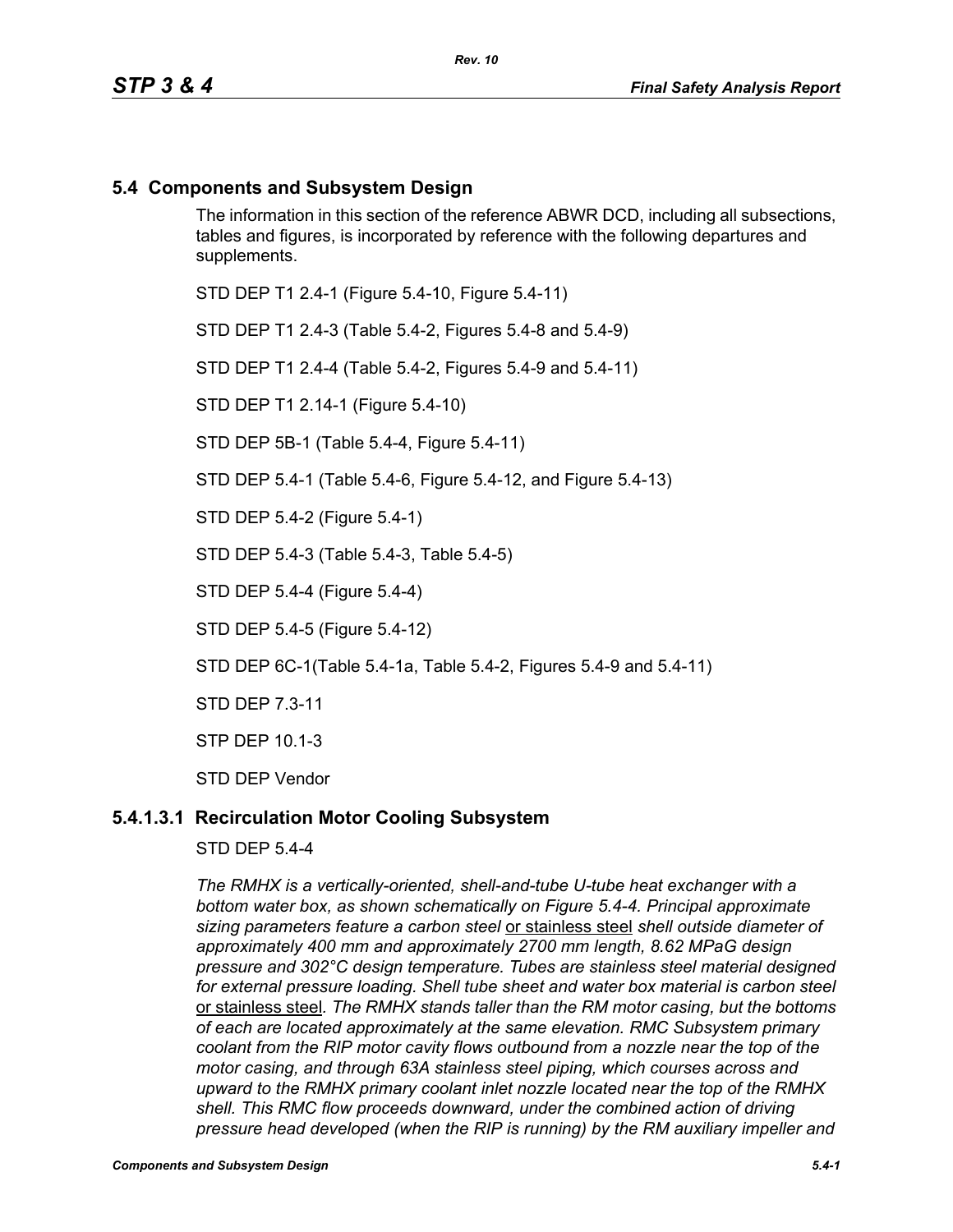*by buoyancy head developed by temperature (density) differences existing over the vertical closed-loop path lengths. In moving downward through the shell, this primary coolant sweeps back and fourth across the tube bundles guided by horizontal flow baffle/tube-support plates. Flow exits from the shell through a nozzle located just above the tube sheet and crosses, via 65A piping, directly back to the RIP motor casing on a piping run which is arranged primarily in a horizontal plane. Upon entering the RM casing, this primary coolant is drawn into the suction region of the RM auxiliary impeller, where it is then driven upward through the RM to begin another circuit around this RM-RMHX-RM flow loop.*

### **5.4.5.2 Description**

STP DEP 10.1-3

*Two isolation valves are welded in a horizontal run of each of the four main steam pipes; one valve is as close as possible to the inside of the drywell, and the other is just outside the containment.* 

*Figure 5.4-7 shows a main steamline isolation valve (MSIV). Each MSIV is a Ypattern, globe valve. Rated steam flow through each valve is 1.918 x 106 kg/h*1.912 x

10<sup>g</sup>kg/h. The main disc or poppet is attached to the lower end of the stem. Normal *steam flow tends to close the valve, and higher inlet pressure tends to hold the valve closed. The bottom end of the valve stem closes a small pressure balancing hole in the poppet. When the hole is open, it acts as a pilot valve to relieve differential pressure forces on the poppet. Valve stem travel is sufficient to give flow areas past the wide open poppet greater than the seat port area. The poppet travels approximately 90% of the valve stem travel to close the main steam port area; approximately the last 10% of the valve stem travel closes the pilot valve. The air cylinder actuator can open the poppet with a maximum differential pressure of 1.38 MPaG across the isolation valve in a direction that tends to hold the valve closed.* 

*A Y-pattern valve permits the inlet and outlet passages to be streamlined; this minimizes pressure drop during normal steam flow and helps prevent debris blockage.*

### **5.4.5.4 Inspection and Testing**

STD DEP 7.3-11

Leakage from the valve stem packing is collected and measured by the drywell drain *system. During shutdown, while the nuclear system is pressurized, the leak rate through the inner valve stem packing can be measured by collecting and timing the leakage.*

#### **5.4.6.2.1.3 Interlocks**

STD DFP T1 2 4-3

*The following defines the various electrical interlocks:*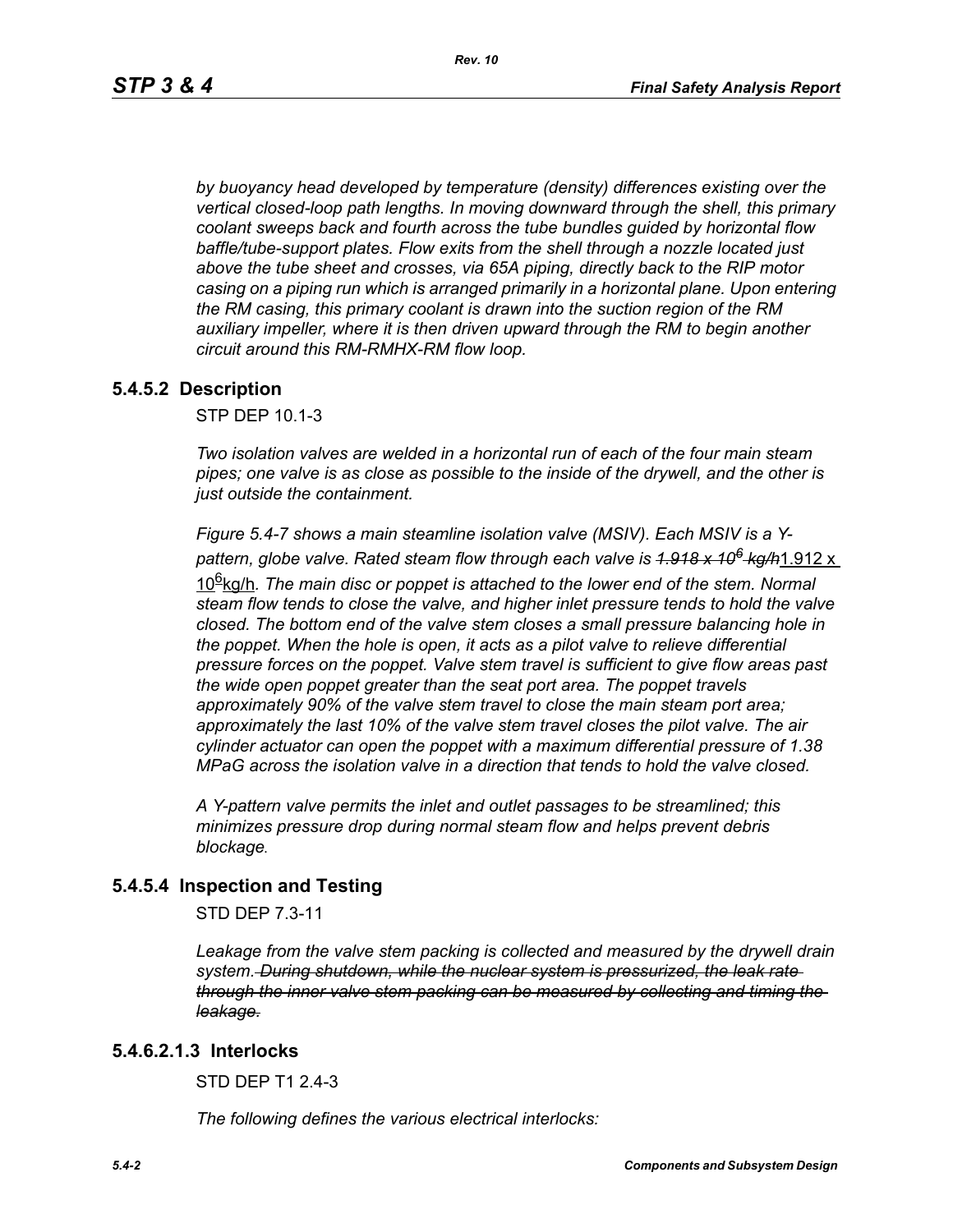- *(1) Valves F039 and F047 are two* is *key-locked open valves with* an *individual keylock.*
- *(2) The F001 limit switch activates when not fully closed and closes F008 and F009.*
- *(3) The F039 limit switch activates when fully open and clears the permissive for F037 and F045 to open.*
- *(4) The F037 and turbine trip and throttle valve limit switches activate when not fully closed to initiate the turbine governor valve signal ramp generator and to clear permissives for F004 to open.*
- *(5) The F037 limit switch activates when fully closed and permits F031, F032, F040 and F041 to open and closes F004 and F011.*
- *(6) The turbine trip throttle valve (part of C002) limit switch activates when fully closed and closes F004 and F011.*
- *(7) High reactor water level (Level 8) closes F037, F012, F045 and, subsequently, F004 and F011. This level signal is sealed in and must be manually reset. It will automatically clear if a low reactor water level (Level 2) reoccurs.*
- *(8) High turbine exhaust pressure, low pump suction pressure, 110% turbine electrical overspeed, or an isolation signal actuates the turbine trip logic and closes the turbine trip and throttle valve. When the signal is cleared, the trip and throttle valve must be reset from the control room.*
- *(9) Overspeed of 125% trips the mechanical trip, which is reset at the turbine.*
- *(10) An isolation signal closes F035, F036, F048, and other valves as noted in Items (6) and (8).*
- *(11) An initiation signal opens F001,and F004,* and *F037, F012 and F045 when other permissives are satisfied, starts the gland seal system, and closes F008 and F009.*
- *(12) High- and low-inlet RCIC steamline drain pot levels respectively open and close F058.*
- *(13) The combined signal of low flow plus pump discharge pressure opens and, with increased flow, closes F011. Also see Items (5), (6) and (7).*

# **5.4.6.2.2.1 Design Conditions**

STD DEP T1 2.4-3

*Operating parameters for the components of the RCIC System are shown in Figure 5.4-9. The RCIC components are:*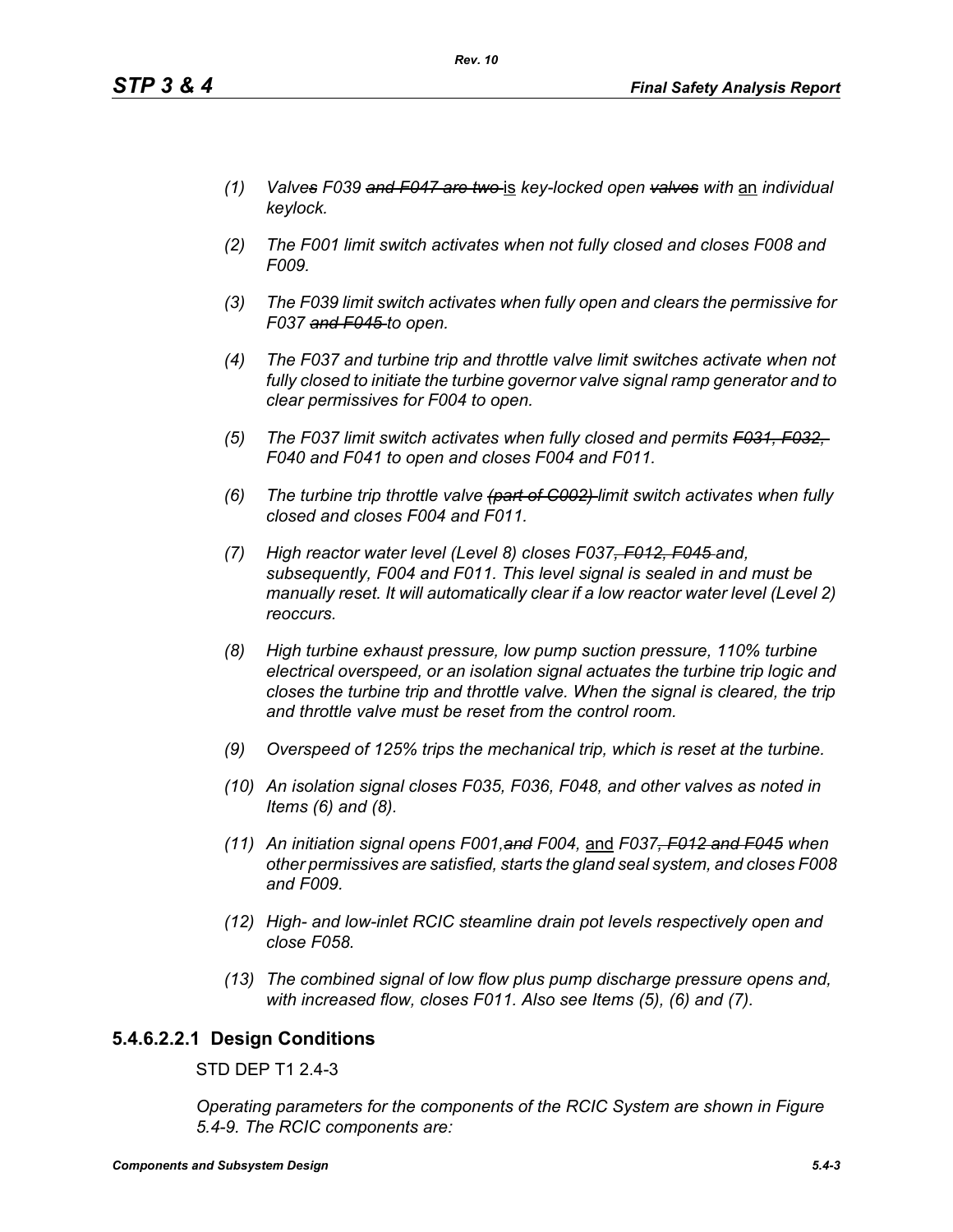- *(1) One 100% capacity turbine and accessories*One 100% capacity turbine, pump set and accessories.
- *(2) One 100% capacity pump assembly and accessories.*
- *(2) (3) Piping, valves, and instrumentation for:*
	- *(a) Steam supply to the turbine*
	- *(b) Turbine exhaust to the suppression pool*
	- *(c) Makeup supply from the condensate storage tank to the pump suction*
	- *(d) Makeup supply from the suppression pool to the pump suction*
	- *(e) Pump discharge to the feedwater line, a full flow test return line, a minimum flow bypass line to the suppression pool, and a coolant water supply to accessory equipment*

*The basis for the design conditions is ASME B&PV Code Section III, Nuclear Power Plant Components.*

*Analysis of the net positive suction head (NPSH) available to the RCIC pump in accordance with the recommendations of Regulatory Guide 1.1 is provided in Table 5.4-1a.*

# **5.4.6.2.5.2 Emergency Mode (Transient Events and LOCA Events)**

STD DEP T1 2.4-3

*Startup of the RCIC System occurs automatically either upon receipt of a reactor vessel low water level signal (Level 2) or a high drywell pressure signal. During startup, the turbine control system limits the turbine-pump speed to its maximum normal operating value, controls transient acceleration, and positions the turbine governor valve as required to maintain constant pump discharge flow over the pressure range of the system. Input to the turbine governor is from the flow controller monitoring the pump discharge flow. During standby conditions, the flow controller output is saturated at its maximum value.* RCIC system utilizes a flow control system that is an integral part of the pump and turbine.

*When the RCIC System is shut down, the low signal select feature of the turbine control system selects the idle setting of a speed ramp generator. The ramp generator output signal during shutdown corresponds to the low limit step and a turbine speed demand of 73.3 to 104.7 rad/s.*

*On RCIC System startup, bypass valve F045 (provided to reduce the frequency of turbine overspeed trips) opens to accelerate the turbine to an initial peak speed of approximately 157 rad/s; now under governor control, turbine speed is returned to the low limit turbine speed demand of 73.3 rad/s to 104.7 rad/s. After a predetermined delay (5 to 10 s), the steam supply valve leaves the full closed position and the ramp*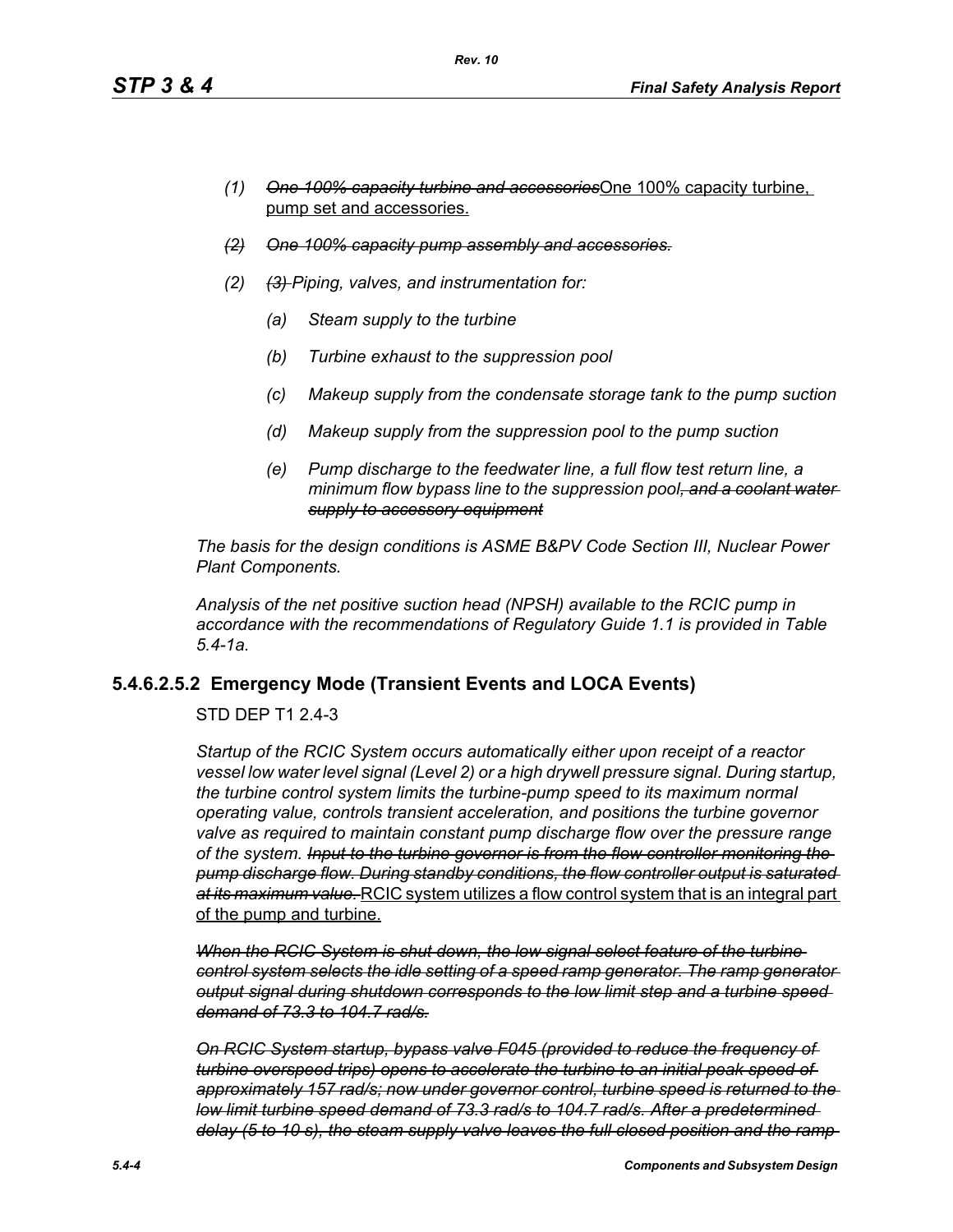*generator is released. The low signal select feature selects and sends this increasing ramp signal to the governor. The turbine increases in speed until the pump flow satisfies the controller setpoint. Then the controller leaves saturation, responds to the input error, and integrates the output signal to satisfy the input demand.*

*The operator has the capability to select manual control of the governor, and adjust*  change *speed and flow (within hardware limitations) to match decay heat steam generation during the period of RCIC operation.*

*The RCIC pump delivers the makeup water to the reactor vessel through the feedwater line, which distributes it to obtain mixing with the hot water or steam within the reactor vessel.*

*The RCIC turbine will trip automatically upon receipt of any signal indicating turbine overspeed, low pump suction pressure, high turbine exhaust pressure, or an autoisolation signal. Automatic isolation occurs upon receipt of any signal indicating:*

- *(1) A high pressure drop across a flow device in the steam supply line equivalent to 300% of the steady-state steam flow at 8.22 MPaA.*
- *(2) A high area temperature.*
- *(3) A low reactor pressure of 0.34 MPaG minimum.*
- *(4) A high pressure in the turbine exhaust line.*

*The steam supply valve F037, steam supply bypass valve F045 and cooling water supply valve F012 will close upon receipt of signal indicating high water level (Level 8) in the reactor vessel. These valves will reopen (auto-restart) should an indication of low water level (Level 2) in the reactor vessel occur. Water Level 2 automatically resets the water level trip signal. The RCIC System can also be started, operated, and shut down remote manually provided initiation or shutdown signals do not exist.*

### **5.4.7.1 Design Basis**

STD DEP T1 2.4-1

*Connections are provided to the upper pools on two*three *loops to return shutdown cooling flow to the upper pools during normal refueling activities if necessary. These connections also allow the RHR System to provide additional fuel pool cooling capacity as required by the Fuel Pool Cooling System during the initial stages of the refueling outage.*

### **5.4.7.1.1.6 Wetwell and Drywell Spray Cooling**

STD DEP 5.4-3

*Two of the RHR loops provide containment spray cooling subsystems. Each subsystem provides both wetwell and drywell spray cooling. This subsystem provides steam condensation and primary containment atmospheric cooling following a small*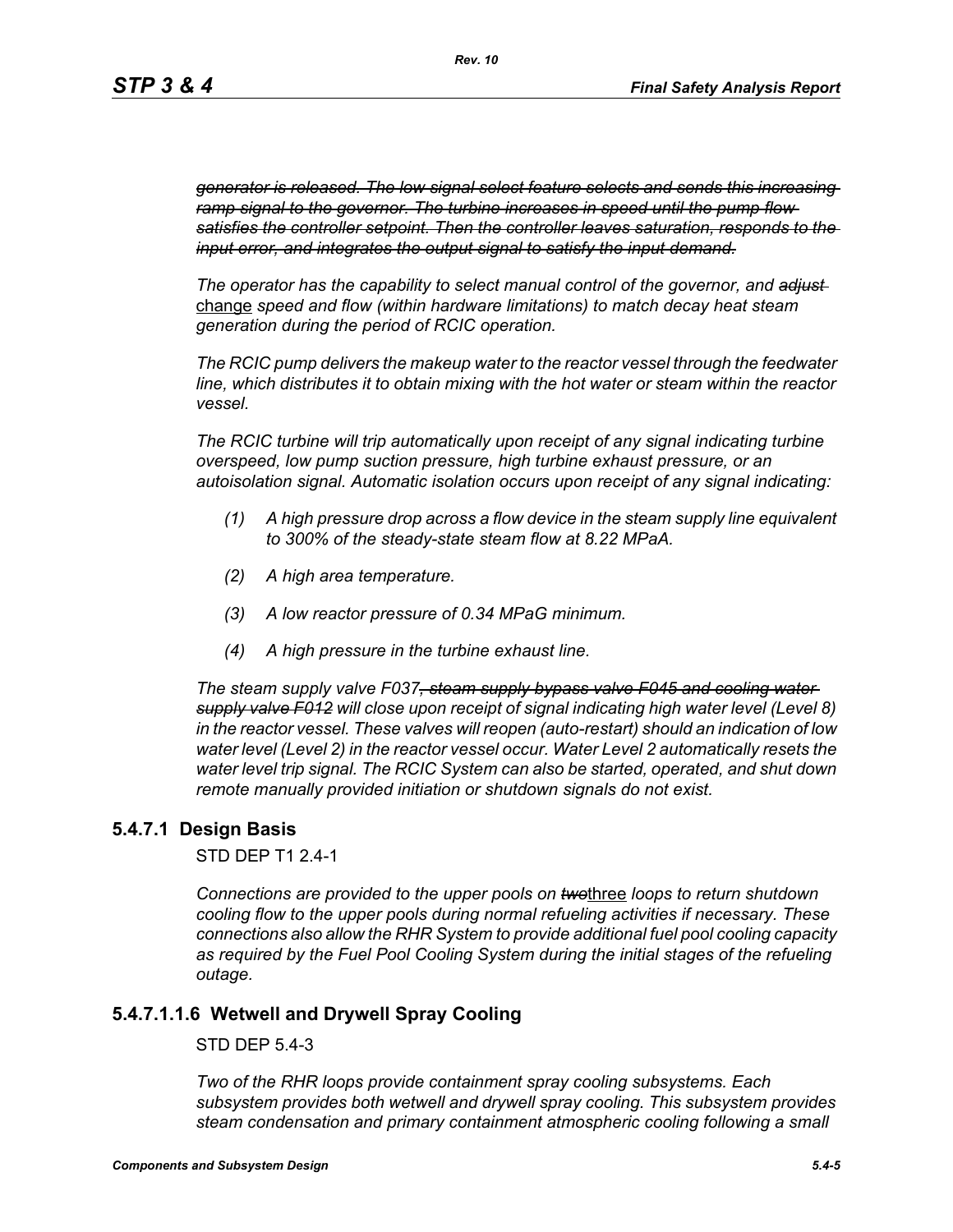*break LOCA by pumping water from the suppression pool, through the heat exchangers and into the wetwell and drywell spray spargers in the primary containment. The preferred method of containment spray is with both wetwell and drywell spray used simultaneously started by manual initiation. If wetwell spray is desired by itself, without drywell spray, it can be initiated by operator action, but must be used in conjunction with one of the full flow modes, which are either the suppression pool (S/P) cooling mode or the low pressure flooder (LPFL)mode. To accomplish this, a full flow mode must be initiated first, then its flow is throttled back to approximately one half flow. The wetwell spray valve would then be opened, followed by reestablishing rated flow for wetwell spray operation by opening the applicable full flow mode throttle valve as required. This mode of operation is only recommended for performance of periodic surveillance required by the Technical Specifications, which would likely utilize S/P cooling for the full flow mode. The wetwell spray mode is terminated automatically by a LOCA signal. If desired, the drywell spray mode can be initiated by operator action of opening the drywell spray valves post-LOCA in the pressure of high drywell pressure. The drywell mode is terminated automatically as the RPV injection valve starts to open, which results from a LOCA and reactor depressurization. Both wetwell and drywell spray modes can also be terminated by operator action. The wetwell spray lines have a flow meter with indication in the control room.*

# **5.4.7.1.1.8 Fuel Pool Cooling**

STD DEP T1 2.4-1

*Two* Three *of the RHR loops* can *provide supplemental fuel pool cooling during normal refueling activities and any time the fuel pool heat load exceeds the cooling capacity of the fuel pool heat exchangers. For normal refueling activities where the reactor well is flooded and the fuel pool gates are open, water is drawn from the reactor shutdown suction lines, pumped through the RHR heat exchangers and discharged through the reactor well distribution spargers. For 100% core removal, if necessary, water is drawn from the Fuel Pool Cooling (FPC) System skimmer surge tanks, pumped through the RHR heat exchangers and returned to the fuel via the FPC System cooling lines. These operations are initiated and shut down by operator action.*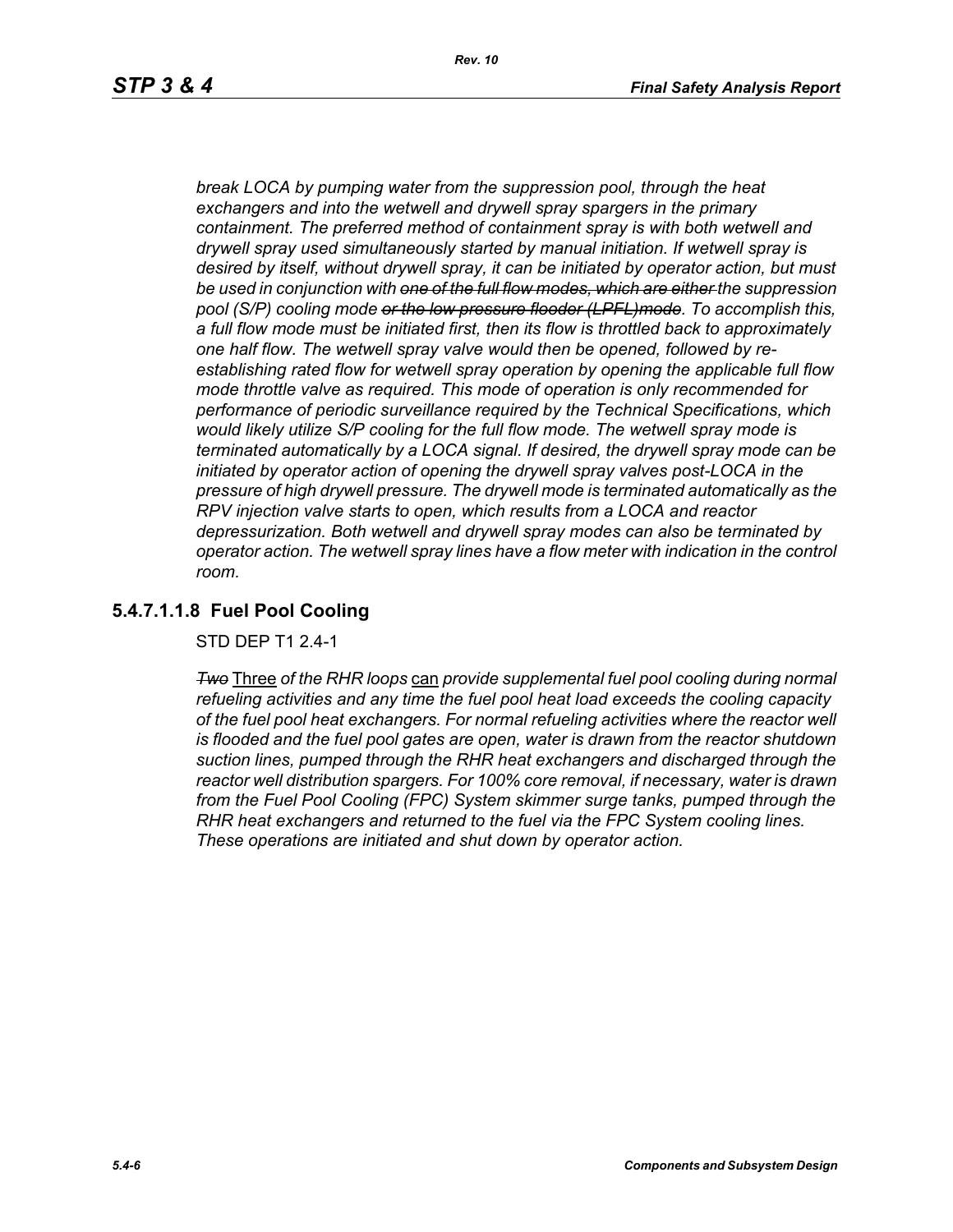# **5.4.7.2.2 Equipment and Component Description**

STD DEP 6C-1

#### STD DEP Vendor

*(1) System Main pumps*

*The main pumps must satisfy the following system performance requirements. The pump equipment performance requirements include additional margins so that the system performance requirements can be achieved. These margins are standard GEequipment specification practice and are included in procurement specifications for flow and pressure measuring accuracy and for power source frequency variation.*

| Number of pumps                                                                          | 3                                     |
|------------------------------------------------------------------------------------------|---------------------------------------|
| Pump type                                                                                | Centrifugal                           |
| Drive unit type                                                                          | <b>Constant Speed Induction Motor</b> |
| Design flow rate                                                                         | 954 $m^3/h$                           |
| Total discharge head at design flow 125m<br>rate                                         |                                       |
| Maximum bypass flow                                                                      | 147.6 $m^3/h$                         |
| Minumum total discharge head at<br>maximum bypass flow rate                              | 220m Max<br>195m Min                  |
| Maximum runout flow                                                                      | 1130 $m^3/h$                          |
| Maximum pump brake<br>horse power                                                        | 550 kw                                |
| Net positive suction head<br>(HPSH)(NPSH)<br>at 1m-about above the pump floor<br>setting | <del>2.4m</del> 2.0m                  |
| Process fluid temperature range                                                          | 10 to 182°C                           |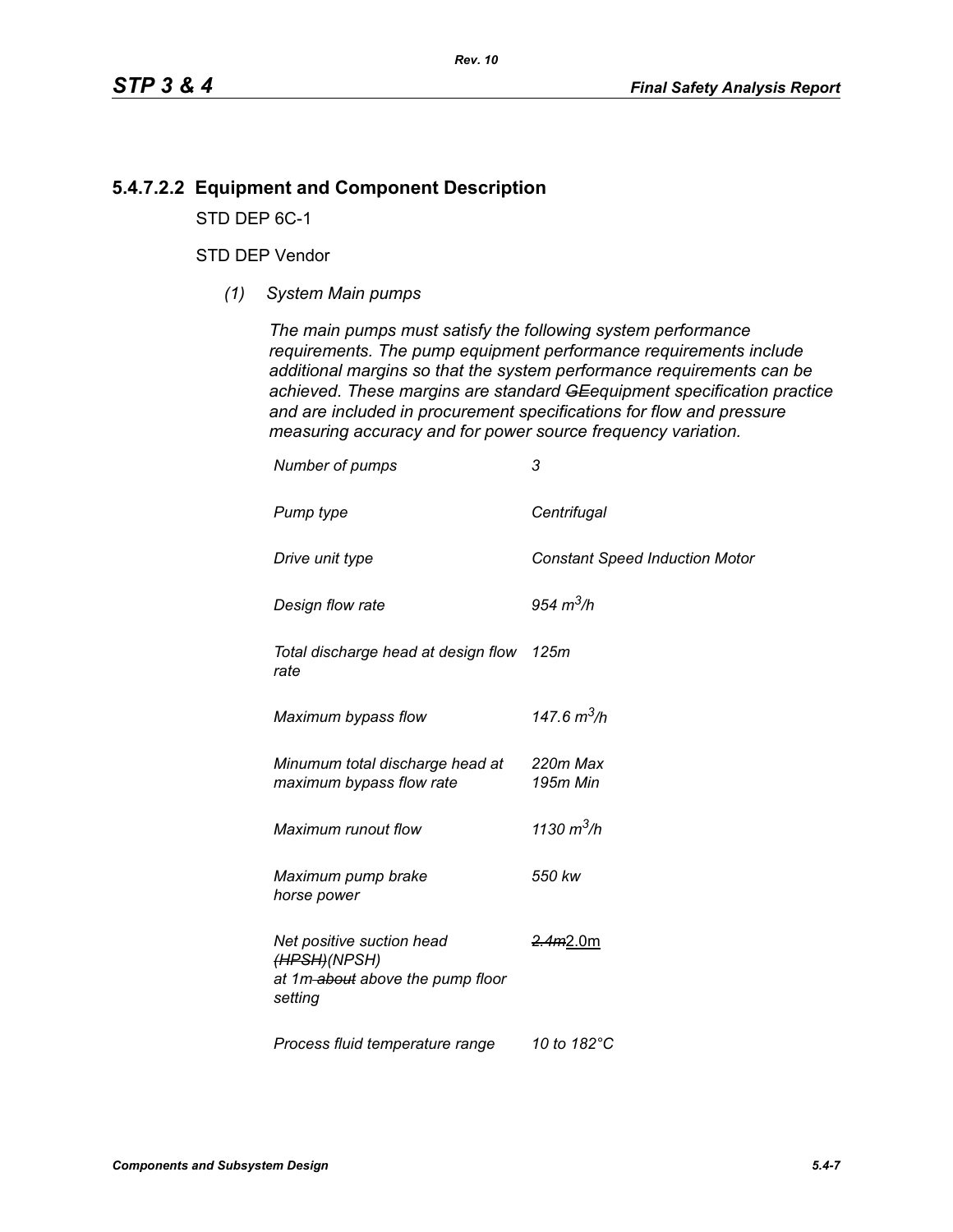### STD DEP 5B-1

*(2) Heat Exchangers*

*(c) Safe Shutdown—The RHR System brings the reactor to a cold shutdown condition of less than 100°C within 36 hours of control rod insertion with two out of the three divisions in operation. The RHR System is manually activated into the shutdown cooling mode below a nominal vessel pressure of 0.93 MPaG.* 

*The RHR heat exchanger capacity is required to be sufficient to meet each of these functional requirements. The limiting function for the RHR heat exchanger capacity is* reactor shutdown. *post-LOCA containment cooling. The heat exchanger capacity, K, is* 4.27 x 10<sup>b</sup> W/°C 370.5kJ/°C-s per heat *exchanger.*

*The performance characteristics of the heat exchangers are shown in Table 5.4-4.*

# **5.4.7.2.6 Manual Action**

STD DEP T1 2.4-1

*(6) Fuel Pool Cooling*

Three*Two of the RHR loops* can *provide supplemental fuel pool cooling during normal refueling activities and any time the fuel pool heat load exceeds the cooling capacity of the fuel pool heat exchangers. For normal refueling activities where the reactor well is flooded and the fuel pool gates are open, water is drawn from the reactor shutdown suction lines, pumped through the RHR heat exchangers and discharged through the reactor well distribution spargers. For 100% core removal, if necessary, water is drawn from the Fuel Pool Cooling (FPC) System skimmer surge tanks, pumped through the RHR heat exchangers and returned to the fuel pool via the FPC System cooling lines. These operations are initiated and shut down by operator action.*

# **5.4.8.2 System Description**

STD DEP 5.4-1

*The total capacity of the system, as shown on the process flow diagram in Figure 5.4- 13, is equivalent to 2% of rated feedwater flow. Each pump, NRHX, and F/D is capable of 50% system capacity operation, with the one RHX capable of 100% system capacity operation.* Each pump and F/D is capable of 100% system capacity operation. Each of two NRHX is capable of 50% system capacity operation, with the one RHX capable of 100% system capacity operation.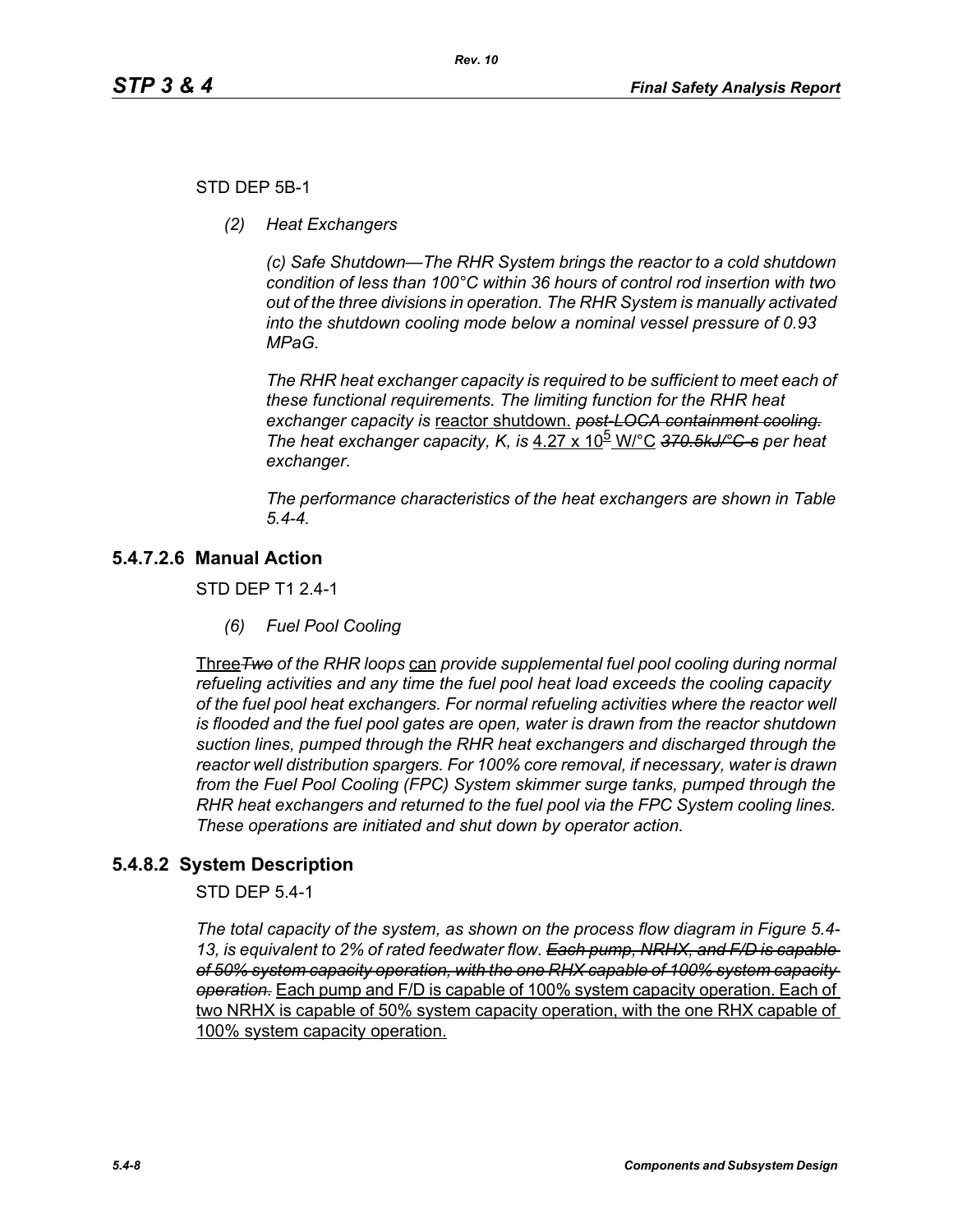# **5.4.15 COL License Information**

### **5.4.15.1 Testing of Main Steam Isolation Valves**

The following site-specific supplement addresses COL License Information Item 5.7.

Testing of the Main Steam Isolation valves under operating conditions will be performed during the Initial Test Program as described in Subsections 14.2.12.2.26 and 14.2.12.2.34. ITAAC 6 from Table 2.1.2, Nuclear Boiler System, will ensure the MSIVs meet their design basis.

# **5.4.15.2 Analysis of Non-Design Basis Loss of AC Coping Capability**

The following site-specific supplements listed in this section address COL License Information Item 5.8.

# **5.4.15.2.1 Analysis to Demonstrate the Facility has 8 Hour Non-Design SBO Capability**

The capability of the RCIC System to operate for 8 hours as discussed in Subsection 5.4.6 and NUREG-1503 will be demonstrated during the Initial Test Program as described in section 14.2.12.1.9. A best estimate analysis will be available for NRC review by the end of preoperational testing demonstrating that the RCIC system can function for 8 hours in an SBO event. This analysis will reflect Class 1E loadings based on expected plant and operator response during this event. Additionally, an evaluation of room temperature response during the transient will ensure that equipment remains within its qualification envelope. Similar evaluations have been satisfactorily performed on other ABWRs. (COM 5.4-1)

# **5.4.15.2.2 Analysis to Demonstrate that the DC Batteries and SRV/ADS Pneumatics have Sufficient Capacity**

A best estimate analysis demonstrating adequate DC battery and pneumatic supply capacity based on the as purchased equipment configuration will be completed and available for NRC review prior to the commencement of the Preoperational Test Program. This analysis will reflect Class 1E bus loadings based on expected plant response during the 8-hour SBO event. Additionally, an evaluation of room temperature response will ensure that the batteries remain within their qualification envelope. Similar evaluations have been satisfactorily performed on other ABWRs. (COM 5.4-2)

# **5.4.15.3 ACIWA Flow Reduction**

The following site-specific supplement addresses COL License Information Item 5.9.

A hydraulic analysis will be performed to determine if a flow reduction device is needed based on the actual flow rate capacities, pressure, and hose size of the diesel driven pump. This analysis will be available for NRC review prior to the commencement of the Preoperational Test Program. (COM 5.4-3)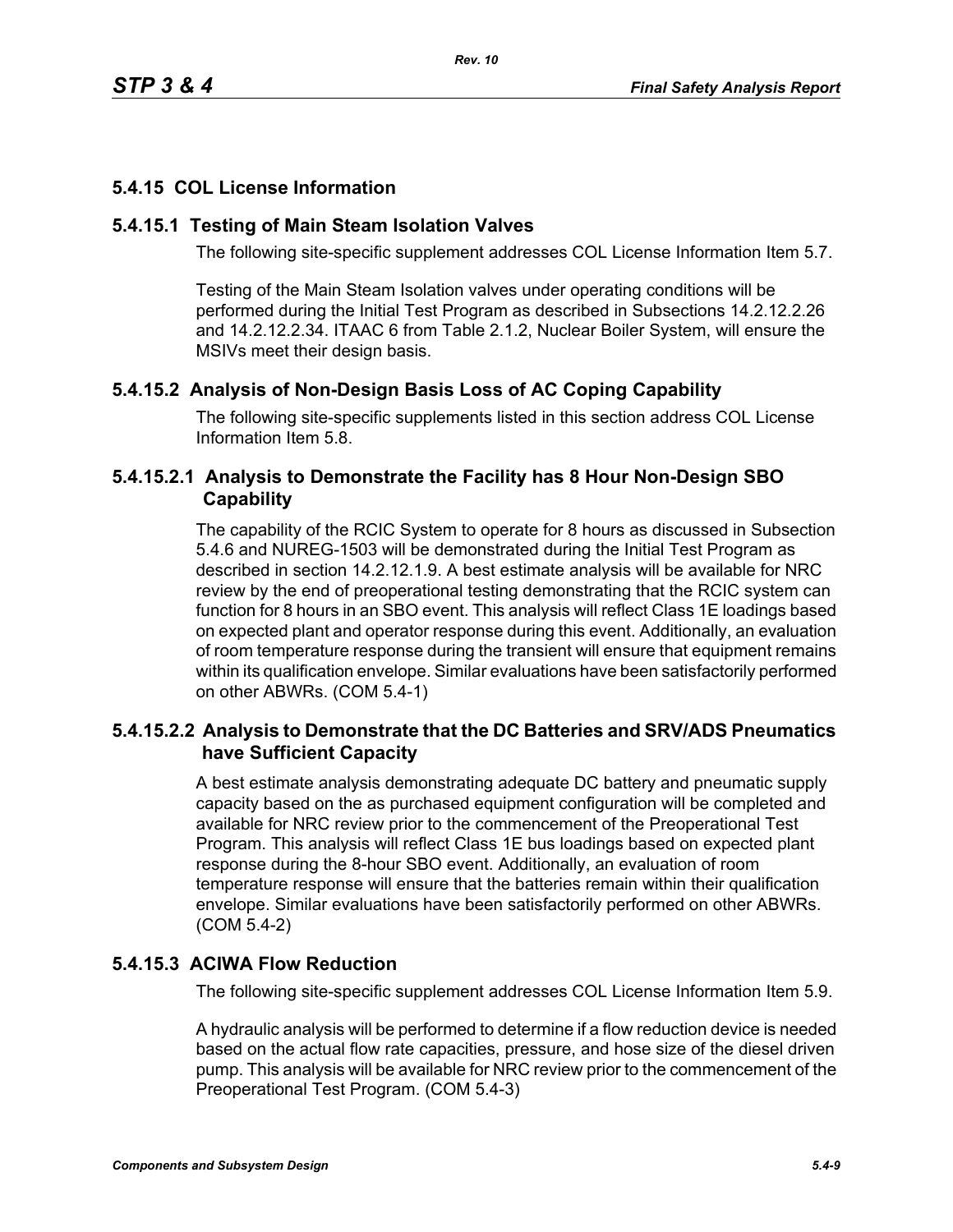## **5.4.15.4 RIP Installation and Verification During Maintenance**

The following site-specific supplement addresses COL License Information Item 5.10.

Procedures address RIP installation and verification for motor bottom cover, as well as visual monitoring of the potential leakage during impeller-shaft and plug removal. A contingency plan assures that core and spent fuel cooling can be provided in the event of loss of coolant during Reactor Internal Pump (RIP) maintenance.

This contingency plan will address the following items:

- **Worst case scenario evaluated**
- **IMPACT ON PERSONAL EXAMPLE 19** Impact on personnel and plant
- Assumptions made in respect to contingency plan
- Response time of plant and personnel in regard to contingency plan
- **Norst case flow rate of drain down of vessel**
- **Number of pumps plant procedures allow to perform concurrent maintenance** activities with the potential to drain the vessel
- Recovery phase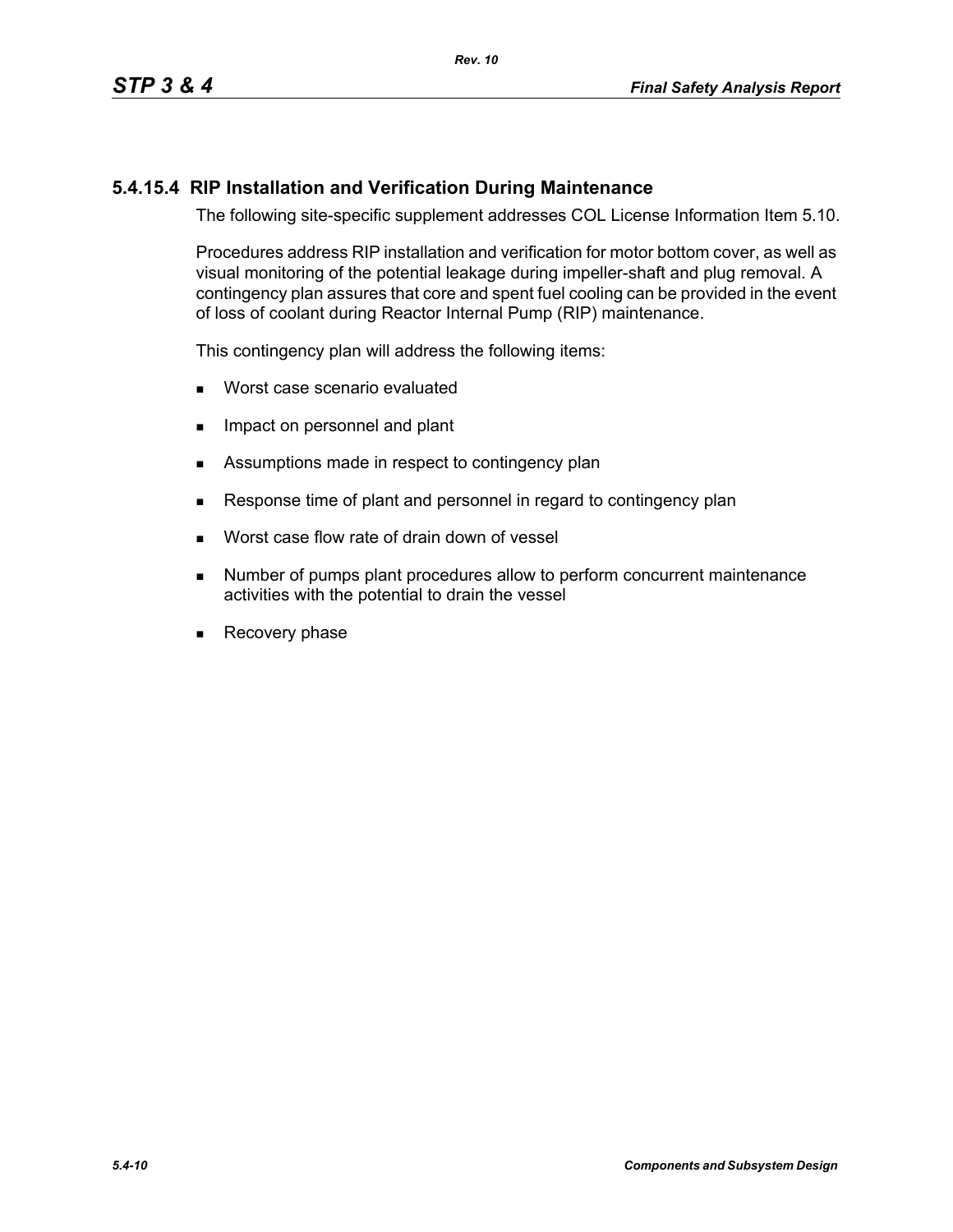|                                                                           | Table 5.4-1a Net Positive Suction Head (NPSH) Available to RCIC Pumps                       |                                                   |                                                                              |  |  |
|---------------------------------------------------------------------------|---------------------------------------------------------------------------------------------|---------------------------------------------------|------------------------------------------------------------------------------|--|--|
| Α                                                                         | Suppression pool is at its minimum depth, El. -3740 mm.                                     |                                                   |                                                                              |  |  |
| <u>B.</u>                                                                 | Genterline of pump suctionNPSH Reference level is at El. - 7200 mm.*                        |                                                   |                                                                              |  |  |
| C.                                                                        | Suppression pool water is at its maximum temperature for the given<br>operating mode, 77°C. |                                                   |                                                                              |  |  |
| D.                                                                        | Pressure is atmospheric above the suppression pool.                                         |                                                   |                                                                              |  |  |
| E.                                                                        | Minimum suction strainer area as committed to by Appendix 6C methods.                       |                                                   |                                                                              |  |  |
|                                                                           | NPSH available = $H_{ATM}$ + $H_S$ - $H_{VAP}$ - $H_F$                                      |                                                   |                                                                              |  |  |
|                                                                           | where:                                                                                      |                                                   |                                                                              |  |  |
|                                                                           | Atmospheric head<br>$H_{ATM}$<br>$=$                                                        |                                                   |                                                                              |  |  |
|                                                                           | $H_{\rm S}$                                                                                 | $=$                                               | Static head                                                                  |  |  |
|                                                                           | $H_{VAP}$                                                                                   | $=$                                               | Vapor pressure head                                                          |  |  |
| $H_F$<br>$=$                                                              |                                                                                             |                                                   | Maximum frictional head including strainer                                   |  |  |
|                                                                           | Minimum Expected NPSH<br>RCIC pump flow is 182m <sup>3</sup> /h                             |                                                   |                                                                              |  |  |
|                                                                           |                                                                                             | The maximum suppression pool temperature is 77°C. |                                                                              |  |  |
|                                                                           | 10.62m<br>$H_{ATM}$<br>Ξ                                                                    |                                                   |                                                                              |  |  |
| 3.46m<br>$H_{\rm S}$<br>Ξ                                                 |                                                                                             |                                                   |                                                                              |  |  |
| $H_{VAP}$<br>$\equiv$                                                     |                                                                                             |                                                   | 4.33m4.39m                                                                   |  |  |
| 2.10 <sub>m</sub><br>$H_F$<br>Ξ                                           |                                                                                             |                                                   |                                                                              |  |  |
| NPSH available = $40.2610.62 + 3.46 - 4.39 - 4.33 - 2.10 = 7.65m = 7.59m$ |                                                                                             |                                                   |                                                                              |  |  |
|                                                                           | NPSH required = $7.3m$ 7.0 m                                                                |                                                   |                                                                              |  |  |
|                                                                           | $Margin^* = 0.35m0.59m = NPSHavailable - NPSHrequired$                                      |                                                   |                                                                              |  |  |
|                                                                           |                                                                                             |                                                   |                                                                              |  |  |
|                                                                           | *NPSH Reference Pointlevel is 1m above the pump floor level                                 |                                                   |                                                                              |  |  |
|                                                                           |                                                                                             |                                                   | ** The final system design will meet the required NPSH with adequate margin. |  |  |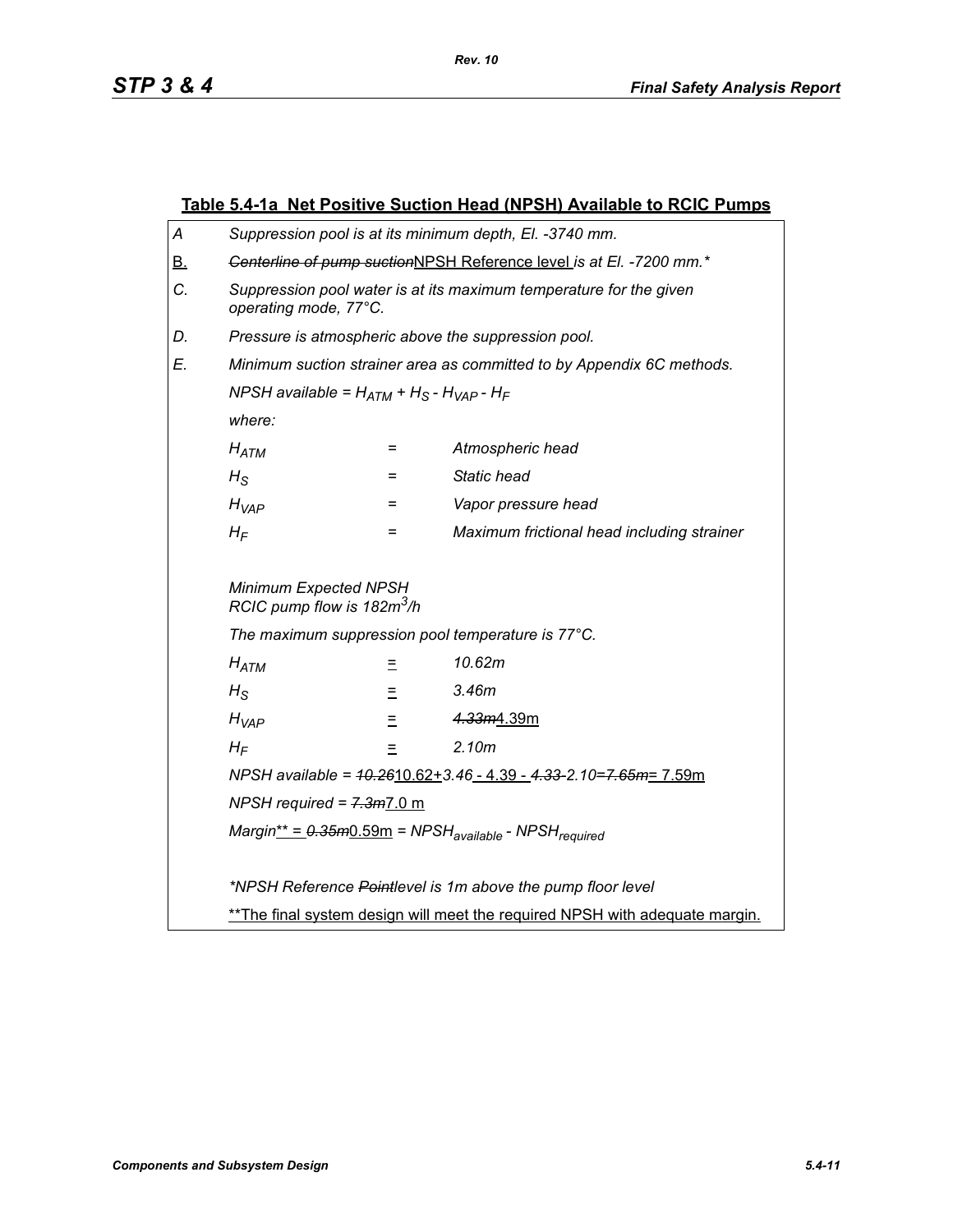| Table 5.4-2 Design Parameters for RCIC System Components |                                                                                    |  |  |
|----------------------------------------------------------|------------------------------------------------------------------------------------|--|--|
| (1) RCIC Pump Operation (C001)                           |                                                                                    |  |  |
| Flow rate                                                | Injection flow - 182 $m^3/h$                                                       |  |  |
|                                                          | Cooling water flow - 4 to 6 $m^3/h$                                                |  |  |
|                                                          | Total pump discharge - 188 m <sup>3</sup> /h<br>(includes no margin for pump wear) |  |  |
| Water temperature range                                  | 10°to 60°C, continuous duty<br>40°to 77°C, short duty                              |  |  |
| <b>NPSH</b>                                              | 7.0m <del>7.3m </del> minimum                                                      |  |  |
| Developed head                                           | 900m at 8.22 MPaA reactor pressure                                                 |  |  |
|                                                          | 186 m at 1.14 MPaA reactor pressure                                                |  |  |
| Maximum pump                                             | 675 kW at 900m developed head<br>125 kW at 186m developed head                     |  |  |
| Design pressure                                          | 11.77 MPaG                                                                         |  |  |
| <del>(3) RCIC leakoff orifices (D017, D018)</del>        | Sized for 3.2 mm diameter minimu<br><u>4.8 mm diameter maximum</u>                 |  |  |
| (3) Flow element (FE007)                                 |                                                                                    |  |  |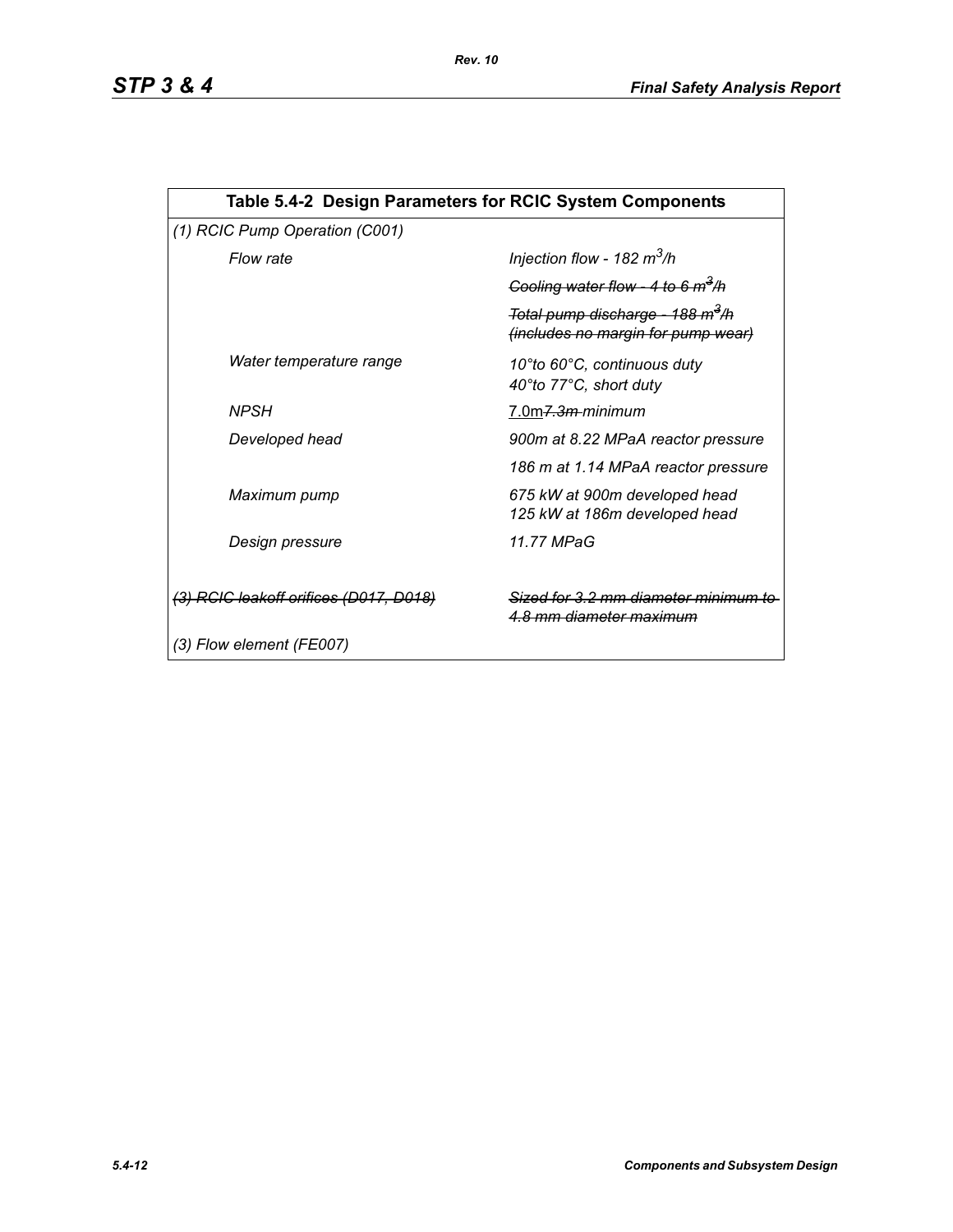| Table 5.4-2 Design Parameters for RCIC System Components (Continued)                                                                                                                                                                     |                                                                                                                                                                        |  |  |
|------------------------------------------------------------------------------------------------------------------------------------------------------------------------------------------------------------------------------------------|------------------------------------------------------------------------------------------------------------------------------------------------------------------------|--|--|
| (4) Valve Operation Requirements                                                                                                                                                                                                         |                                                                                                                                                                        |  |  |
| Cooling water pressure control valve<br>(F013)                                                                                                                                                                                           | Self-contained downstream sensing<br>control valve capable of maintaining<br>constant downstream pressure of 0.52<br>MPa                                               |  |  |
| Cooling water relief valve (F030)                                                                                                                                                                                                        | Sized to prevent overpressuring piping.<br>valves, and equipment in the coolant-<br>loop in the event of failure of pressure<br>control valve F013                     |  |  |
| Barometric condenser condensate<br>drain Line isolation valves (F031 &<br>F032                                                                                                                                                           | These valves operate only when RCIC<br>System is shutdown, allowing drainage<br>to CUW System and they must operate<br>against a differential pressure of 0.52-<br>MPa |  |  |
| Cooling loop shutoff valve (F012)                                                                                                                                                                                                        | This valve allows water to be passed<br>through the auxiliary equipment coolant-<br>loop and must operate against a<br>differential pressure of 9.65 MPa               |  |  |
| Steam supply bypass valve (F045)                                                                                                                                                                                                         | Open and/or close against full<br>differential of 8.12 MPa within 5<br>seconds                                                                                         |  |  |
| Vacuum pump discharge isolation<br>valve (F047)                                                                                                                                                                                          | Open and/or close against 0.314 MPa<br>differential pressure at a temperature of<br>$470^\circ G$                                                                      |  |  |
| Vacuum pump discharge check valve<br>(F046)                                                                                                                                                                                              | Located at the highest point in the line.                                                                                                                              |  |  |
| (10) Suction Strainer Sizing                                                                                                                                                                                                             |                                                                                                                                                                        |  |  |
| The suppression pool suction shall be sized so that:                                                                                                                                                                                     |                                                                                                                                                                        |  |  |
| (a) Pump NPSH requirements are satisfied when strainer is 50% plugged<br>blocked in accordance with RG 1.82 analysis methods; and particles over 2.4<br>mm diameter are restrained from passage into the pump and feedwater-<br>sparger. |                                                                                                                                                                        |  |  |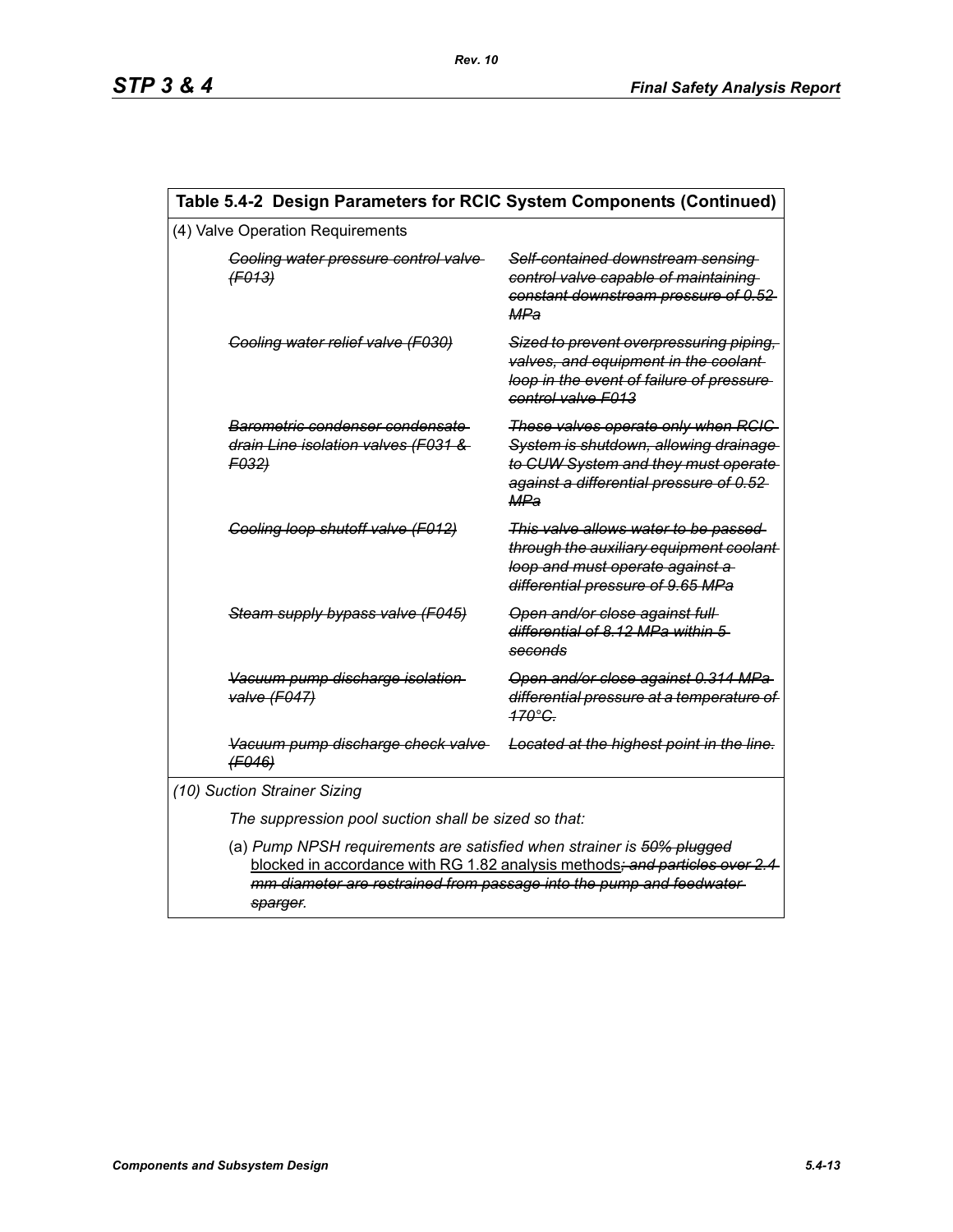| Valve                                                                                                                                                                                                                                                                                                                                           | Valve                                              | <b>Normal</b>   | <b>Automatic Logic or Permissives</b> |                         |                                                                                                                                       |
|-------------------------------------------------------------------------------------------------------------------------------------------------------------------------------------------------------------------------------------------------------------------------------------------------------------------------------------------------|----------------------------------------------------|-----------------|---------------------------------------|-------------------------|---------------------------------------------------------------------------------------------------------------------------------------|
| <b>Number</b>                                                                                                                                                                                                                                                                                                                                   | <b>Function</b>                                    | <b>Position</b> | <b>Condition</b>                      | <b>Automatic Action</b> |                                                                                                                                       |
| F017 B,C                                                                                                                                                                                                                                                                                                                                        | <b>Drywell Spray</b><br>Valves                     | Closed          | Note D <sub>D</sub>                   | Close                   | Permissive: To open requires<br>high drywell pressure and<br>F005 fully closed, or to open<br>for test requires F018 fully<br>closed. |
| F018 B,C                                                                                                                                                                                                                                                                                                                                        | <b>Drywell Spray</b><br><b>Isolation</b><br>Valves | Closed          | Note $H \underline{H}$                | Close                   | Permissive: To open requires<br>high drywell pressure and<br>F005 fully closed, or to open<br>fully requires F017 fully closed.       |
| F019 B,C                                                                                                                                                                                                                                                                                                                                        | <b>Wetwell Spray</b><br><b>Isolation</b><br>Valves | Closed          | Note A A                              | Close                   | Permissive: To open requires<br>F012 fully closed and either the<br>absence of LOCA or F005 fully<br>closed.                          |
| C002                                                                                                                                                                                                                                                                                                                                            | N/A                                                | Run             | Note A A                              | Stop                    |                                                                                                                                       |
| <b>NOTES:</b><br>C. Pump is running Pump discharge pressure high and low loop flow signal<br>High suppression pool temperature. (when activated by suppression pool cooling mode)<br>G.<br>H. LOCA condition as indicated by a not-fully-closed injection valve F005.LOCA condition as indicated<br>by a not fully closed injection valve F005. |                                                    |                 |                                       |                         |                                                                                                                                       |

*Rev. 10*

J. *High loop flow signal.*

# **Table 5.4-4 RHR Heat Exchanger Design and Performance Data**

| <b>Design Point Function</b> | <b>Post-LOCA Containment Reactor Shutdown</b> |
|------------------------------|-----------------------------------------------|
|                              |                                               |

# **Table 5.4-5 Component and Subsystem Relief Valves**

|                |                      | <b>Relief</b> |                 | <b>Relief</b> |
|----------------|----------------------|---------------|-----------------|---------------|
|                |                      | <b>Relief</b> | <b>Pressure</b> | <b>Flow</b>   |
| <b>MPL No.</b> | <b>Service</b>       | Route         | (MPaG)          | $(m^3/h)$     |
| E11-F028A-C    | <b>Reactor Water</b> | А             | 3.443.43        |               |
| E11-F051A-C    | <b>Reactor Water</b> | А             | 3.443.43        |               |

1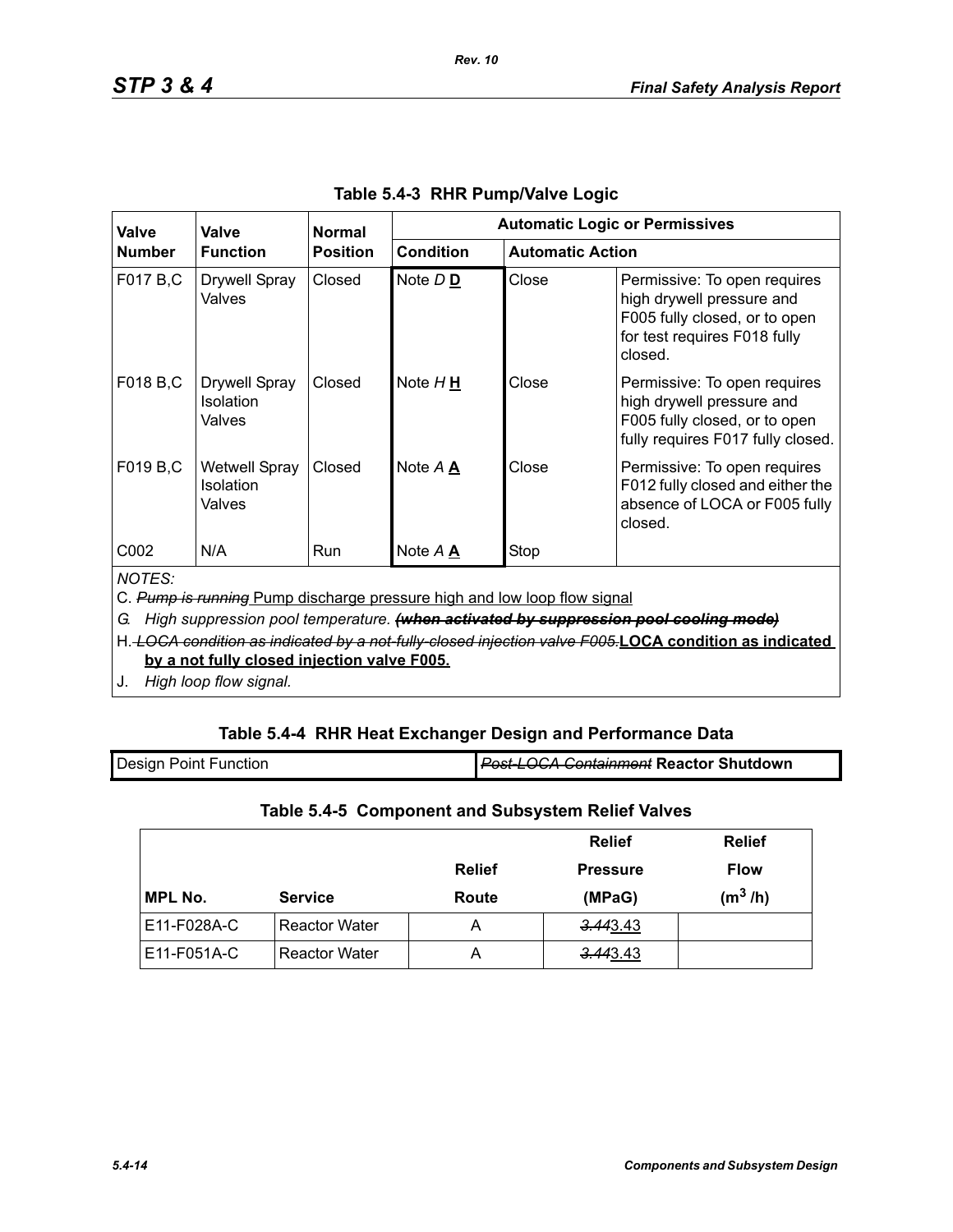| 152,500                                                   |                        |  |
|-----------------------------------------------------------|------------------------|--|
| Vertical Sealless centrifugal pump                        |                        |  |
| 2 (One Pump is required running at 100% capacity)         |                        |  |
| 50 100                                                    |                        |  |
| 66                                                        |                        |  |
| <b>40.20 10.65</b>                                        |                        |  |
| <b>160 182</b>                                            |                        |  |
| Regenerative                                              | Nonregenerative        |  |
| 1 (3 shells per unit)                                     | 2 (2 shells per unit)  |  |
| 100                                                       | 50                     |  |
| 10.20 10.65                                               | 1.37                   |  |
| 302                                                       | 85                     |  |
| 8.83                                                      | 8.83                   |  |
| 302                                                       | 302                    |  |
| Horizontal U-tube                                         | Horizontal U-tube      |  |
| $1.15 \times 10^8$ 1.15x10 <sup>8</sup>                   | $2.01x 10^7 2.01x10^7$ |  |
|                                                           |                        |  |
| pressure precoat                                          |                        |  |
| 2 (One F/D train is required running at 100%<br>capacity) |                        |  |
| 50 100                                                    |                        |  |
| 76,250 152,500                                            |                        |  |
| 66                                                        |                        |  |
| <b>40.20 10.65</b>                                        |                        |  |
|                                                           |                        |  |
| $-2.5 - 5.0$                                              |                        |  |
|                                                           |                        |  |
| 0.034                                                     |                        |  |
| 0.17                                                      |                        |  |
| 0.21                                                      |                        |  |
|                                                           |                        |  |
| $30$                                                      |                        |  |
|                                                           |                        |  |

# **Table 5.4-6 Reactor Water Cleanup System Equipment Design Data**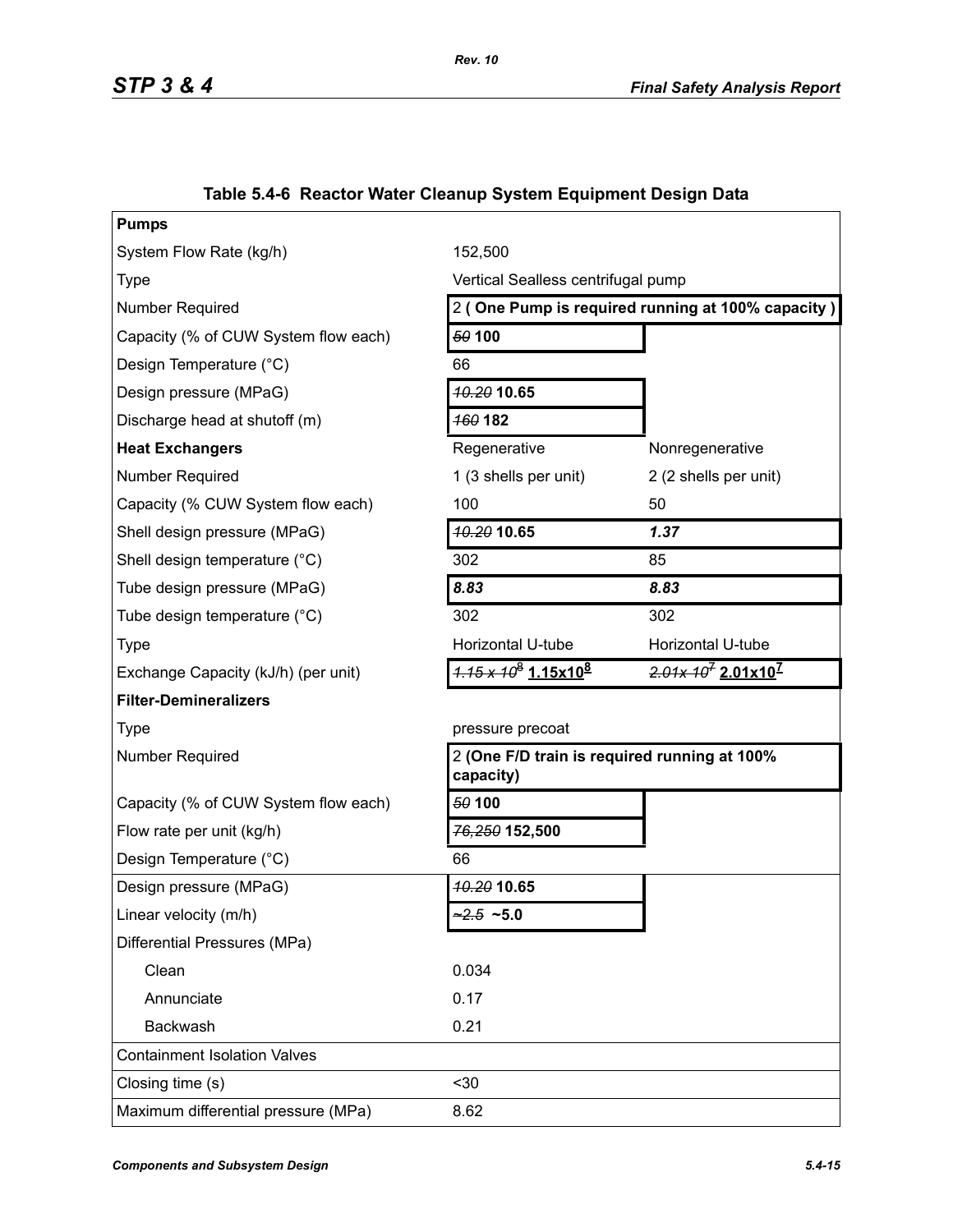

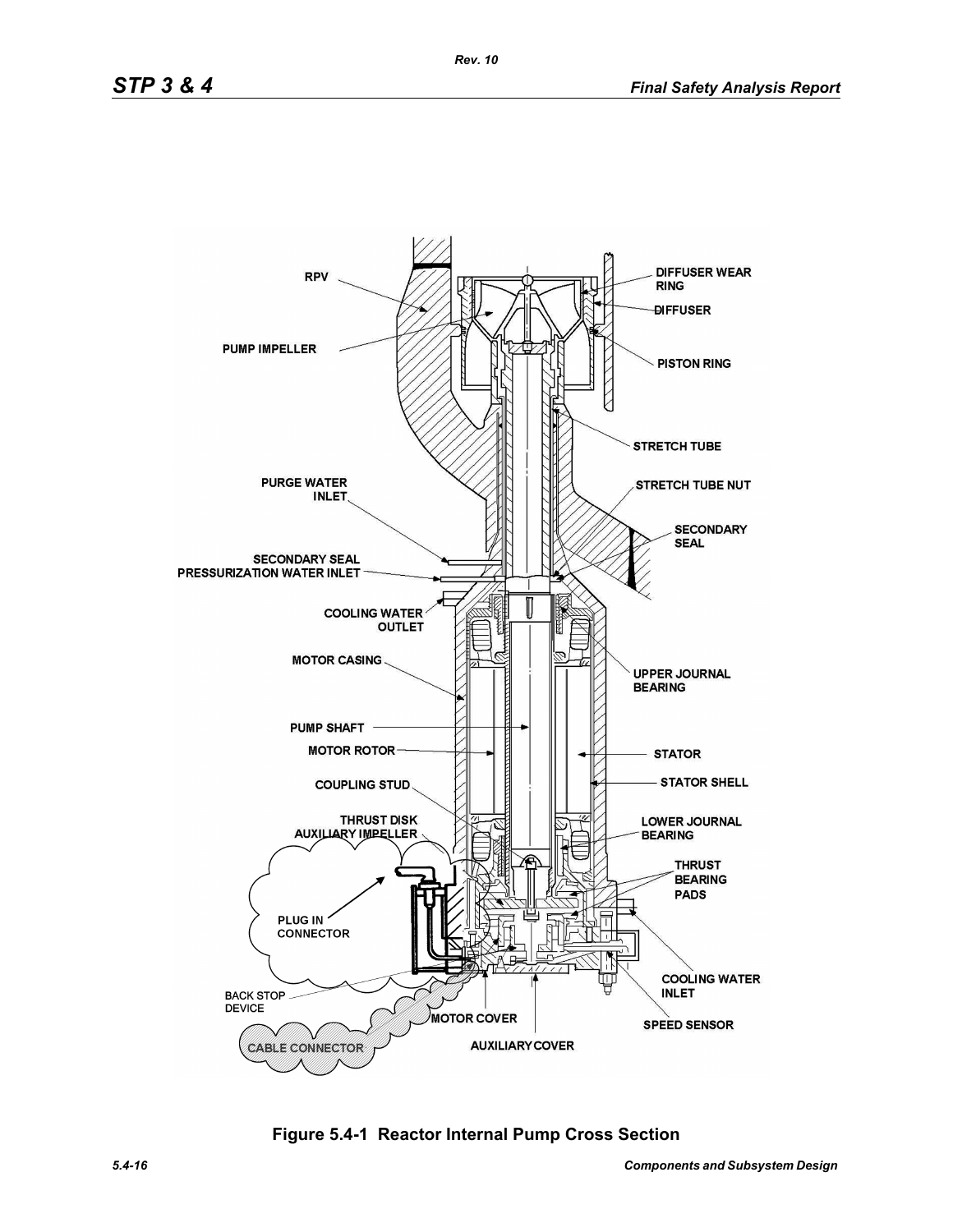### **Figures located in Chapter 21:**

#### **Figure 5.4-4 Reactor Recirculation System P&ID**

STD DEP 5.4-4

The Recirculation Motor Heat Exchanger (RMHX) shell, tube sheet and water box material is carbon steel or stainless steel. Material description of connection points between RMHX shell, tube sheet and water box are deleted to permit both of these materials.

### **Figure 5.4-8 Reactor Core Isolation Cooling System P & ID (Sheet 1, 2, and 3)**

STD DEP T1 2.4-3

Replacement of separate pump and turbine assembly with an integrated turbine-pump monoblock device is incorporated in these figures in Chapter 21.

#### **Figure 5.4-9 Reactor Core Isolation Cooling System PFD (Sheet 1 & 2)**

#### STD DEP T1 2.4-3

Replacement of separate pump and turbine assembly requires changes to process conditions for support subsystems.

STD DEP 6C-1

Reduced minimum NPSH available is incorporated in this figure (Sheet 2) in Chapter 21.

STD DEP T1 2.4-4

50% suction strainer blockage is changed to blockage in accordance with RG 1.82 Rev. 3

### **Figure 5.4-10 Residual Heat Removal System P&ID (Sheet 1, 4 and 6)**

STD DEP T1 2.14-1

Removal of the Hydrogen Recombiners

### **Figure 5.4-11 Residual Heat Removal PFD (Sheet 1)**

STD DEP 2.4-1, STD DEP 5B-1 and STD DEP 6C-1

The capability to use RHR division A in the Fuel Pool Cooling Assist Mode, increase Heat Exchanger K Valve, and reduced minimum NPSH available are incorporated in this figure in Chapter 21.